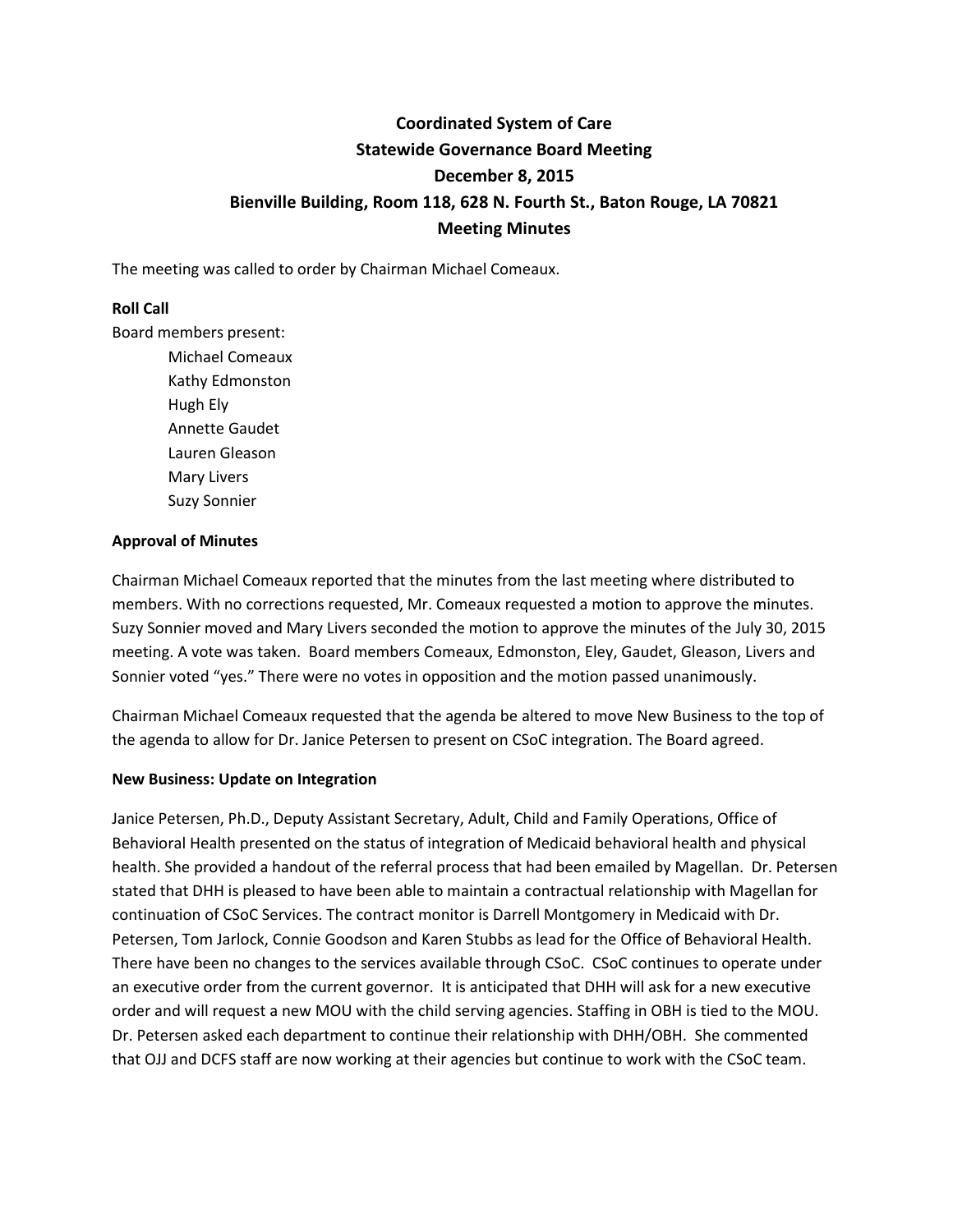When asked how a young person who does not have Medicaid can be referred to CSoC, Dr. Petersen informed the board that OBH has implemented LaCAMS internally to manage behavioral health care for uninsured individuals. LaCAMS also went live on December 1, 2015.

# **Director's Report**

The Director's Report was presented by CSoC Director Connie Goodson. The full report may be viewed a[t www.csoc.la.gov.](http://www.csoc.la.gov/)

In response to a question about availability of PRTFs for developmentally disabled youth in state, Connie stated that recruitment to increase providers for specialized populations is ongoing. The preference however is to keep children and youth in their homes and communities.

Connie will attempt to gather additional information about the percentage of all children in school who have an IEP and what referral types are included in the category "Other."

Chairman Comeaux requested a motion to accept the Director's report. Kathy Edmonston so moved and Lauren Gleason seconded the motion to approve the director's report. A vote was taken. Board members Comeaux, Edmonston, Eley, Gaudet, Gleason and Sonnier voted "yes." There were no votes in opposition and the motion passed unanimously

# **Committee Reports**

### **Finance and Audit Committee**

• The committee did not meet during the quarter.

#### **Quality Assurance Committee Report**

 Cindy Guitreau reported that the Committee has been working to define process measures that will be consistent with the new contract. The committee expects to have the final list of reports during their next meeting and will provided a more detailed report during the next governance board meeting.

Chairman Comeaux requested a motion to accept the Quality Assurance Committee Report. Suzy Sonnier so moved and Kathy Edmonston seconded the motion to approve the director's report. A vote was taken. Board members Comeaux, Edmonston, Eley, Gaudet, Gleason and Sonnier voted "yes." There were no votes in opposition and the motion passed unanimously.

### **Public Comment**

No public comment. **Action items**

 The next Governance Board meeting will be held on January 28, in the Bienville building, from 1:00 PM to 4:00 PM.

# **Adjournment**